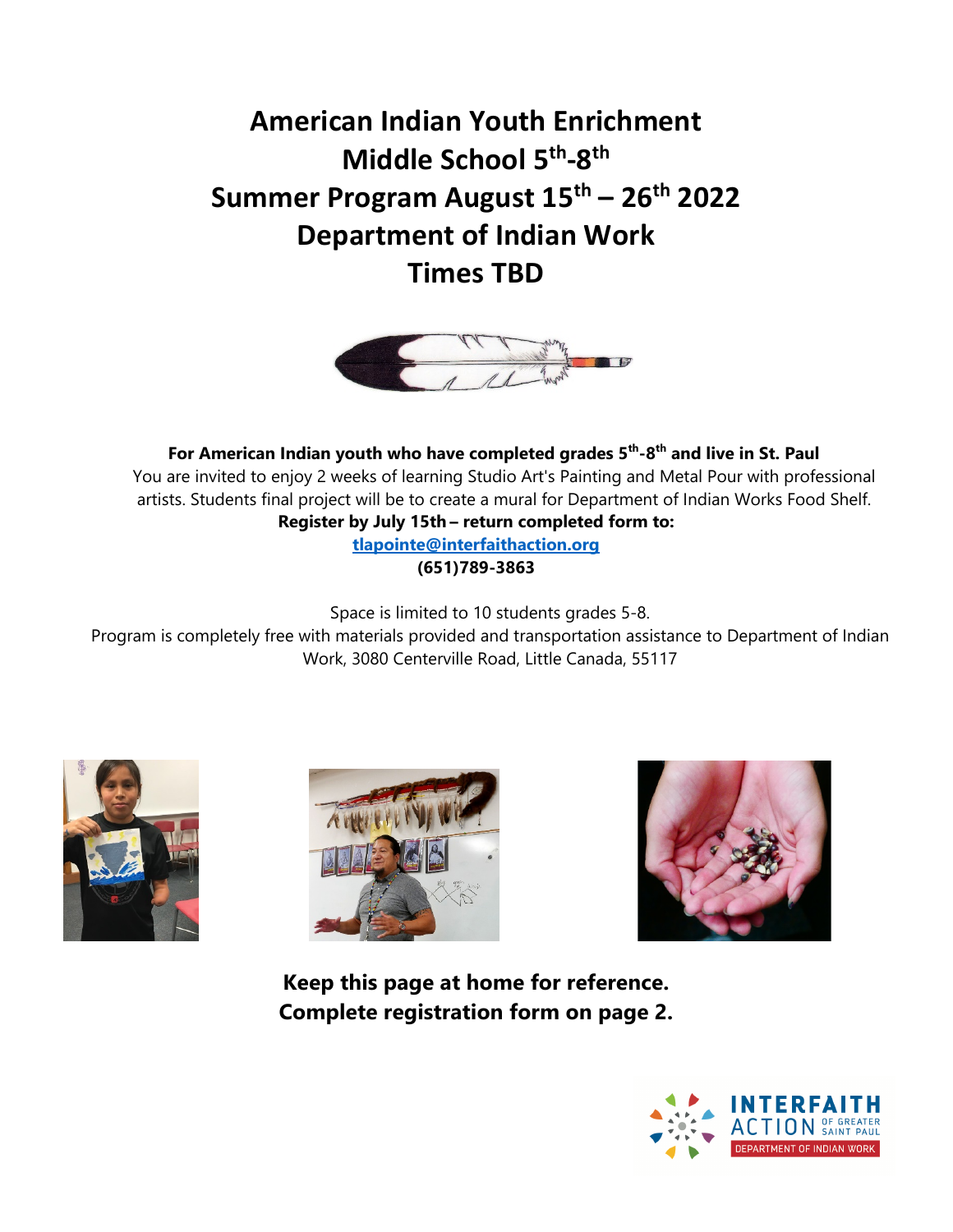## **American Indian Youth Enrichment Summer 2022 Registration**

**Fill out form, take picture & email to Tiana LaPointe, tlapointe@interfaithaction.org.**

| Grade Completed: ____                           |  |                                      |           |
|-------------------------------------------------|--|--------------------------------------|-----------|
| Student Id/Lunch number _______________________ |  |                                      |           |
|                                                 |  |                                      |           |
|                                                 |  |                                      | $\Box$ No |
|                                                 |  |                                      |           |
| If you have multiple students enrolled:         |  |                                      |           |
| <b>Students Name:</b>                           |  | <b>Student last completed Grade:</b> |           |
| <b>Students Name:</b>                           |  | <b>Student last completed Grade:</b> |           |
| <b>Students Name:</b>                           |  | <b>Student last completed Grade:</b> |           |
| <b>Student Name:</b>                            |  | <b>Student last completed Grade:</b> |           |

## **Our funders require the information requested below. All information will be kept confidential.**

How many people are in your household? \_\_\_\_\_\_\_\_\_\_\_\_\_\_

Annual household income: □ Less than \$15,000 □ \$15,000-\$24,000 □ \$24,000-\$33,000 □ \$33,000-\$48,500 ☐ Over \$48,500

☐ Yes ☐ No **MEDIA RELEASE**: I give permission for my child to be in photos or filming sessions of program activities that may be used for Interfaith Action of Greater Saint Paul, their funders, and partnering agencies' promotion. ☐ Yes ☐ No **PROGRAM EVALUATION & SURVEYS**: Interfaith Action of Greater Saint Paul and the Department of Indian Work aims to provide high quality youth enrichment programming. You and your child will be required to complete a survey before and after the program as required by our funding sources. Information collected will be kept confidential. I give my permission for my child to participate in program evaluation and surveys.

I acknowledge that St. Paul Public Schools, Interfaith Action of Greater Saint Paul, and the Department of Indian Work will not be responsible for any injury that may occur during the program or lost or stolen items. I understand respect and cooperative behavior is expected, and my child is expected to attend the entire length of the program. This signature includes all permissions stated above.